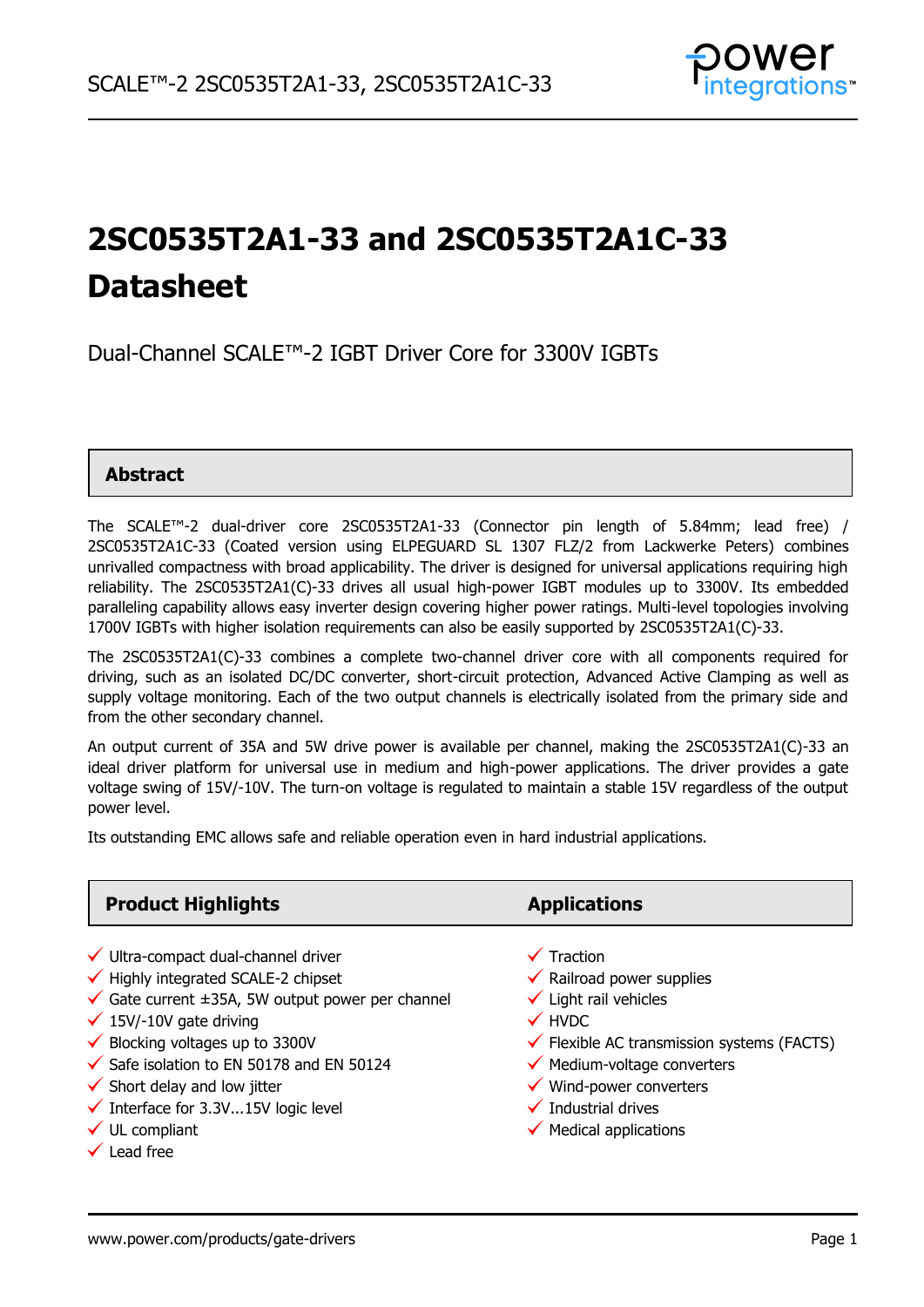

### **Safety Notice!**

The data contained in this data sheet is intended exclusively for technically trained staff. Handling all highvoltage equipment involves risk to life. Strict compliance with the respective safety regulations is mandatory!

Any handling of electronic devices is subject to the general specifications for protecting electrostatic-sensitive devices according to international standard IEC 60747-1, Chapter IX or European standard EN 100015 (i.e. the workplace, tools, etc. must comply with these standards). Otherwise, this product may be damaged.

### **Important Product Documentation**

This data sheet contains only product-specific data. For a detailed description, must-read application notes and important information that apply to this product, please refer to "2SC0535T Description & Application Manual" on [www.power.com/products/scale-2-driver-cores/2sc0535t.](https://www.power.com/products/scale-2-driver-cores/2sc0535t)

### **Absolute Maximum Ratings**

| <b>Parameter</b>                       | <b>Remarks</b>                            | Min   | <b>Max</b>        | Unit                 |
|----------------------------------------|-------------------------------------------|-------|-------------------|----------------------|
| Supply voltage V <sub>DC</sub>         | VDC to GND                                | 0     | 16                | V                    |
| Supply voltage V <sub>cc</sub>         | VCC to GND                                | 0     | 16                | ٧                    |
| Logic input and output voltages        | Primary side, to GND                      |       | $-0.5$ VCC $+0.5$ | v                    |
| SO <sub>x</sub> current                | Failure condition, total current          |       | 20                | mA                   |
| Gate peak current I <sub>out</sub>     | Note 1                                    | $-35$ | $+35$             | A                    |
| External gate resistance               | Turn-on and turn-off                      | 0.5   |                   | Ω                    |
| Average supply current I <sub>DC</sub> | Notes 2, 3                                |       | 1250              | mA                   |
| Output power                           | Ambient temperature <70°C (Notes 4, 5)    |       | 7.5               | W                    |
|                                        | Ambient temperature <85°C (Note 4)        |       | 5                 | W                    |
| Switching frequency f                  |                                           |       | 100               | kHz                  |
| Test voltage (50Hz/1min.)              | Primary to secondary (Note 14)            |       |                   | $9100$ $V_{AC(eff)}$ |
|                                        | Secondary to secondary (Note 14)          |       |                   | 6000 $V_{AC(eff)}$   |
| dV/dt                                  | Rate of change of input to output voltage |       | 50                | $kV/\mu s$           |
| Operating voltage                      | Primary/secondary, secondary/secondary    |       | 3300              | V <sub>peak</sub>    |
| Operating temperature                  | Note 5                                    | -55   | 85                | °C                   |
| Storage temperature                    | Note 17                                   | $-55$ | 50                | °C                   |
| Surface temperature                    | Only for 2SC0535T2A1C-33 (Note 18)        |       | 125               | °C                   |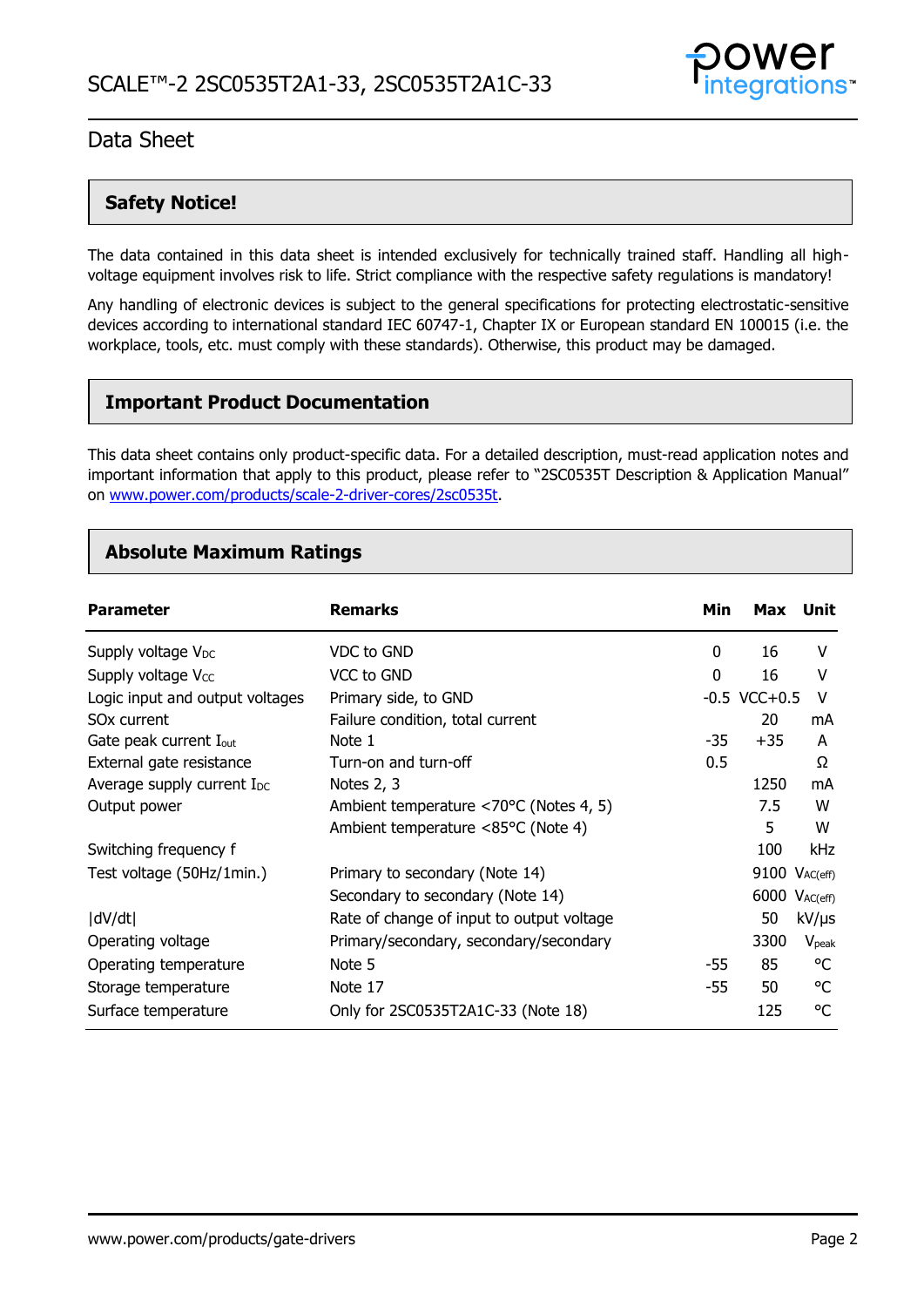

### **Recommended Operating Conditions**

| <b>Power Supply</b>            | <b>Remarks</b>        | Min  | Typ            | Max Unit |  |
|--------------------------------|-----------------------|------|----------------|----------|--|
| Supply voltage $V_{DC}$        | VDC to GND, IGBT mode | 14.5 |                | 15 15.5  |  |
| Supply voltage V <sub>cc</sub> | VCC to GND            |      | $14.5$ 15 15.5 |          |  |

### **Electrical Characteristics (IGBT mode)**

All data refer to +25°C and V $_{\text{CC}}$  = V<sub>DC</sub> = 15V unless otherwise specified.

| <b>Power supply</b>                                 | <b>Remarks</b>                      | <b>Min</b> | <b>Typ</b> | Max        | Unit |
|-----------------------------------------------------|-------------------------------------|------------|------------|------------|------|
| Supply current I <sub>DC</sub>                      | Without load                        |            | 70         |            | mA   |
| Supply current Icc                                  | $f = 0$ Hz                          |            | 25         |            | mA   |
| Supply current Icc                                  | $f = 100$ kHz                       |            | 34         |            | mA   |
| Coupling capacitance C <sub>io</sub>                | Primary to output, total            |            | 19         |            | pF   |
| <b>Power Supply Monitoring</b>                      | <b>Remarks</b>                      | Min        | <b>Typ</b> | <b>Max</b> | Unit |
| Supply threshold Vcc                                | Primary side, clear fault           | 11.9       | 12.6       | 13.3       | v    |
|                                                     | Primary side, set fault (Note 11)   | 11.3       | 12.0       | 12.7       | ٧    |
| Monitoring hysteresis                               | Primary side, set/clear fault       | 0.35       |            |            | V    |
| Supply threshold V <sub>ISOx</sub> -V <sub>Ex</sub> | Secondary side, clear fault         | 12.1       | 12.6       | 13.1       | v    |
|                                                     | Secondary side, set fault (Note 12) | 11.5       | 12.0       | 12.5       | V    |
| Monitoring hysteresis                               | Secondary side, set/clear fault     | 0.35       |            |            | v    |
| Supply threshold V <sub>Ex</sub> -V <sub>COMx</sub> | Secondary side, clear fault         | 5          | 5.15       | 5.3        | v    |
|                                                     | Secondary side, set fault (Note 12) | 4.7        | 4.85       | 5          | V    |
| Monitoring hysteresis                               | Secondary side, set/clear fault     | 0.15       |            |            | v    |
| <b>Logic Inputs and Outputs</b>                     | <b>Remarks</b>                      | Min        | <b>Typ</b> | <b>Max</b> | Unit |
| Input bias current                                  | V(INx) > 3V                         |            | 190        |            | μA   |
| Turn-on threshold                                   | V(INx)                              |            | 2.6        |            | V    |
| Turn-off threshold                                  | V(INx)                              |            | 1.3        |            | V    |
| SOx output voltage                                  | Failure condition, $I(SOx) < 20mA$  |            |            | 0.7        | V    |
| <b>Short-Circuit Protection</b>                     | <b>Remarks</b>                      | Min        | <b>Typ</b> | <b>Max</b> | Unit |
| Current through pin REFx                            | $R(REFx, VEx) < 70k\Omega$          |            | 150        |            | μA   |
| Minimum response time                               | Note 9                              |            | 1.5        |            | μs   |
| Minimum blocking time                               | Note 10                             |            | 9          |            | μs   |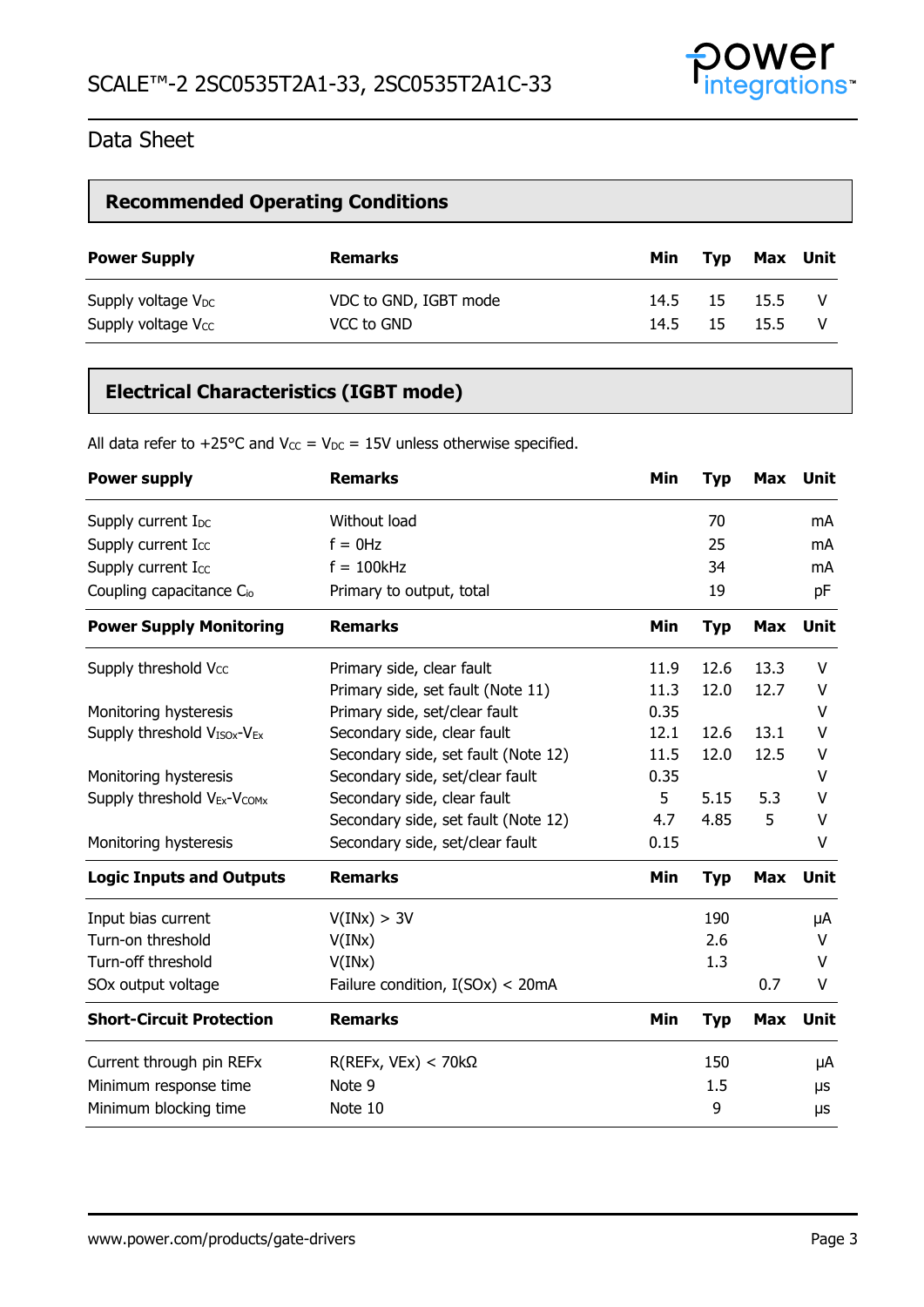

| <b>Timing Characteristics</b>        | <b>Remarks</b>                        | Min  | <b>Typ</b> | Max        | Unit              |
|--------------------------------------|---------------------------------------|------|------------|------------|-------------------|
| Turn-on delay $t_{d(on)}$            | Note 6                                |      | 75         |            | ns                |
| Turn-off delay t <sub>d(off)</sub>   | Note 6                                |      | 75         |            | ns                |
| Jitter of turn-on delay              | Note 16                               |      | ± 2        |            | ns                |
| Jitter of turn-off delay             | Note 16                               |      | ± 2        |            | ns                |
| Output rise time tr(out)             | Note 7                                |      | 20         |            | ns                |
| Output fall time t <sub>f(out)</sub> | Note 7                                |      | 25         |            | ns                |
| Transmission delay of fault state    | Note 13                               |      | 400        |            | ns                |
| <b>Electrical Isolation</b>          | <b>Remarks</b>                        | Min  | <b>Typ</b> | <b>Max</b> | Unit              |
| Test voltage (50Hz/1s)               | Primary to secondary side (Note 14)   | 9100 | 9150       | 9200       | $V_{\text{eff}}$  |
|                                      | Secondary to secondary side (Note 14) | 6000 | 6050       | 6100       | $V_{\rm eff}$     |
| Partial discharge extinction volt.   | Primary to secondary side (Note 15)   | 4125 |            |            | V <sub>peak</sub> |
|                                      | Secondary to secondary side (Note 15) | 3300 |            |            | V <sub>peak</sub> |
| Creepage distance                    |                                       |      |            |            |                   |
| On the PCB                           | Primary to secondary side             | 44   |            |            | mm                |
| (Material group IIIa)                | Secondary to secondary side           | 22   |            |            | mm                |
| On the transformer                   | Primary to secondary side             | 29   |            |            | mm                |
| (Material group I)                   | Secondary to secondary side           | 25   |            |            | mm                |
| Clearance distance                   | Primary to secondary side             | 25   |            |            | mm                |
|                                      | Secondary to secondary side           | 14   |            |            | mm                |
| <b>Output</b>                        | <b>Remarks</b>                        | Min  | <b>Typ</b> | <b>Max</b> | Unit              |
| <b>Blocking capacitance</b>          | VISOx to VEx (Note 8)                 |      | 9.4        |            | μF                |
|                                      | VEx to COMx (Note 8)                  |      | 9.4        |            | μF                |

#### **Output voltage swing**

The output voltage swing consists of two distinct segments. First, there is the turn-on voltage V<sub>GHx</sub> between pins GHx and VEx. V<sub>GHx</sub> is regulated and maintained at a constant level for all output power values and frequencies.

The second segment of the output voltage swing is the turn-off voltage VGLx. VGLx is measured between pins GLx and VEx. It is a negative voltage. It changes with the output power to accommodate the inevitable voltage drop across the internal DC/DC converter.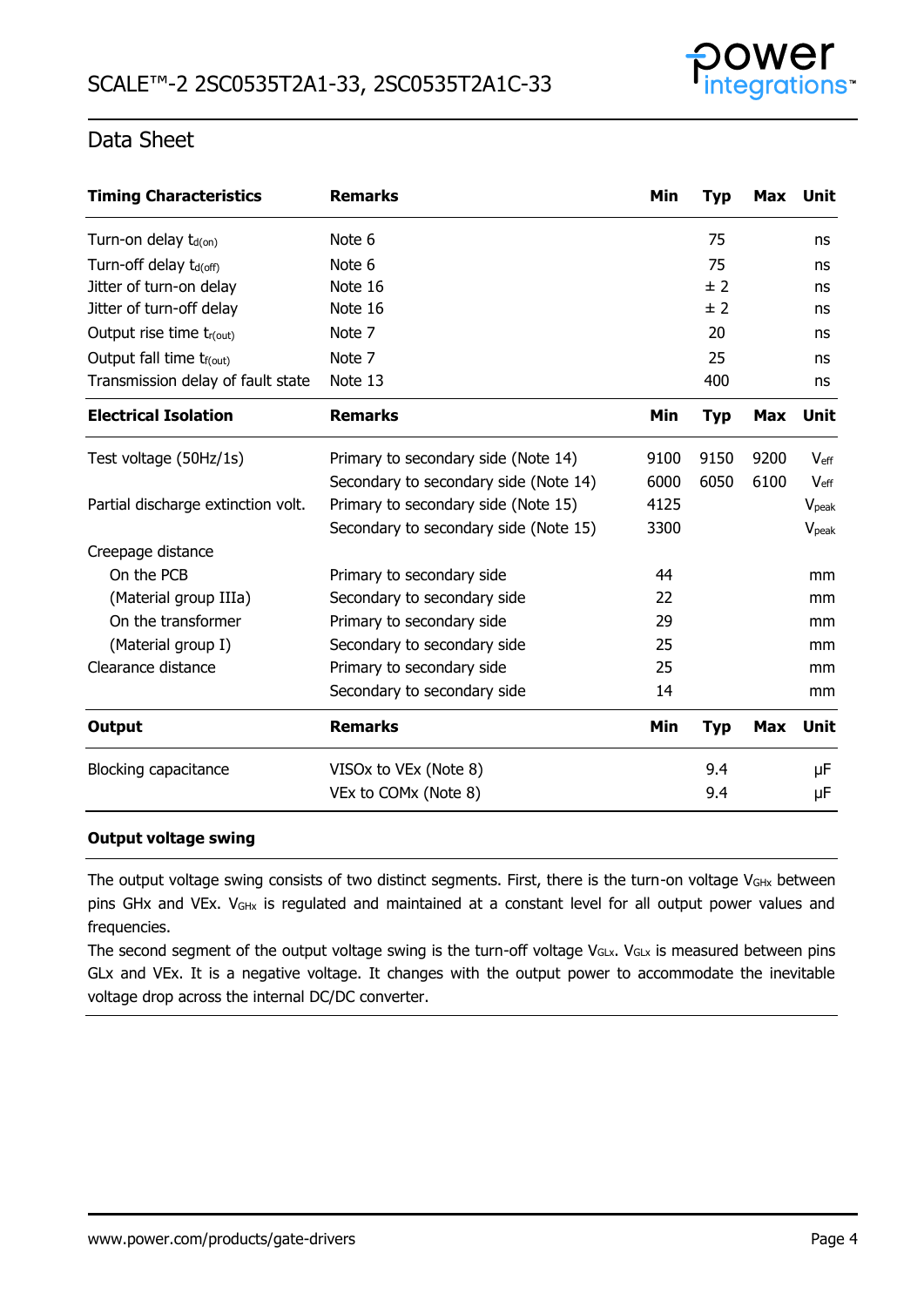

| <b>Output Voltage</b>              | <b>Remarks</b>     | Min<br>Max<br>Tvp | Unit |
|------------------------------------|--------------------|-------------------|------|
| Turn-on voltage, V <sub>GHx</sub>  | Any load condition | 15.0              |      |
| Turn-off voltage, V <sub>GLx</sub> | No load            | $-10.8$           |      |
| Turn-off voltage, V <sub>GLx</sub> | 5W output power    | -9                |      |
| Turn-off voltage, V <sub>GLx</sub> | 7.5W output power  | $-8.5$            |      |

#### **Footnotes to the Key Data**

- 1) The maximum peak gate current refers to the highest current level occurring during the product lifetime. It is an absolute value and does also apply for short pulses.
- 2) The average supply input current is limited for thermal reasons. Higher values than specified by the absolute maximum rating are permissible (e.g. during power supply start up) if the average remains below the given value, provided the average is taken over a time period which is shorter than the thermal time constants of the driver in the application.
- 3) There is no means of actively controlling or limiting the input current in the driver. In the case of start-up with very high blocking capacitor values, or in case of short circuit at the output, the supply input current has to be limited externally.
- 4) The maximum output power must not be exceeded at any time during operation. The absolute maximum rating must also be observed for time periods shorter than the thermal time constants of the driver in the application.
- 5) An extended output power range is specified in the output power section for maximum ambient temperatures of 70°C. In that case, the absolute maximum rating for the operating temperature changes to (-55°C - 70°C) and the absolute maximum output power rating changes to 7.5W.
- 6) The delay time is measured between 50% of the input signal and 10% voltage swing of the corresponding output. The delay time is independent on the output loading.
- 7) Output rise and fall times are measured between 10% and 90% of the nominal output swing with an output load of 4.7Ω and 270nF. The values are given for the driver side of the gate resistors. The time constant of the output load in conjunction with the present gate resistors leads to an additional delay at the load side of the gate resistors.
- 8) External blocking capacitors should be placed between the VISOx and VEx as well as the VEx and COMx terminals. Refer to "2SC0535T Description & Application Manual" (paragraph "DC/DC output (VISOx), emitter (VEx) and COMx terminals)" for recommendations. Ceramic capacitors are recommended.
- 9) The minimum response time is valid for the circuit given in the description and application manual with the values of the corresponding tables.
- 10) The blocking time sets a minimum time span between the end of any secondary-side fault state and the start of normal operation (remove fault from pin SOx). The value of the blocking time can be adjusted at pin TB. The specified blocking time is valid if TB is connected to GND.
- 11) Undervoltage monitoring of the primary-side supply voltage (VCC to GND). If the voltage drops below this limit, a fault is transmitted to both SOx outputs and the power semiconductors are switched off.
- 12) Undervoltage monitoring of the secondary-side supply voltage (VISOx to VEx and VEx to COMx which correspond with the approximate turn-on and turn-off gate-emitter voltages). If the corresponding voltage drops below this limit, the IGBT is switched off and a fault is transmitted to the corresponding SOx output.
- 13) Transmission delay of fault state from the secondary side to the corresponding primary-side status output.
- 14) HiPot testing (= dielectric testing) must generally be restricted to suitable components. This gate driver is suited for HiPot testing. Nevertheless, it is strongly recommended to limit the testing time to 1s slots as stipulated by EN 50178. Excessive HiPot testing at voltages much higher than  $2330V_{AC(eff)}$ may lead to insulation degradation. No degradation has been observed over 1min. testing at 9100V<sub>AC(eff)</sub>. The transformer of every production sample shipped to customers has undergone 100% testing at the given value for 1s.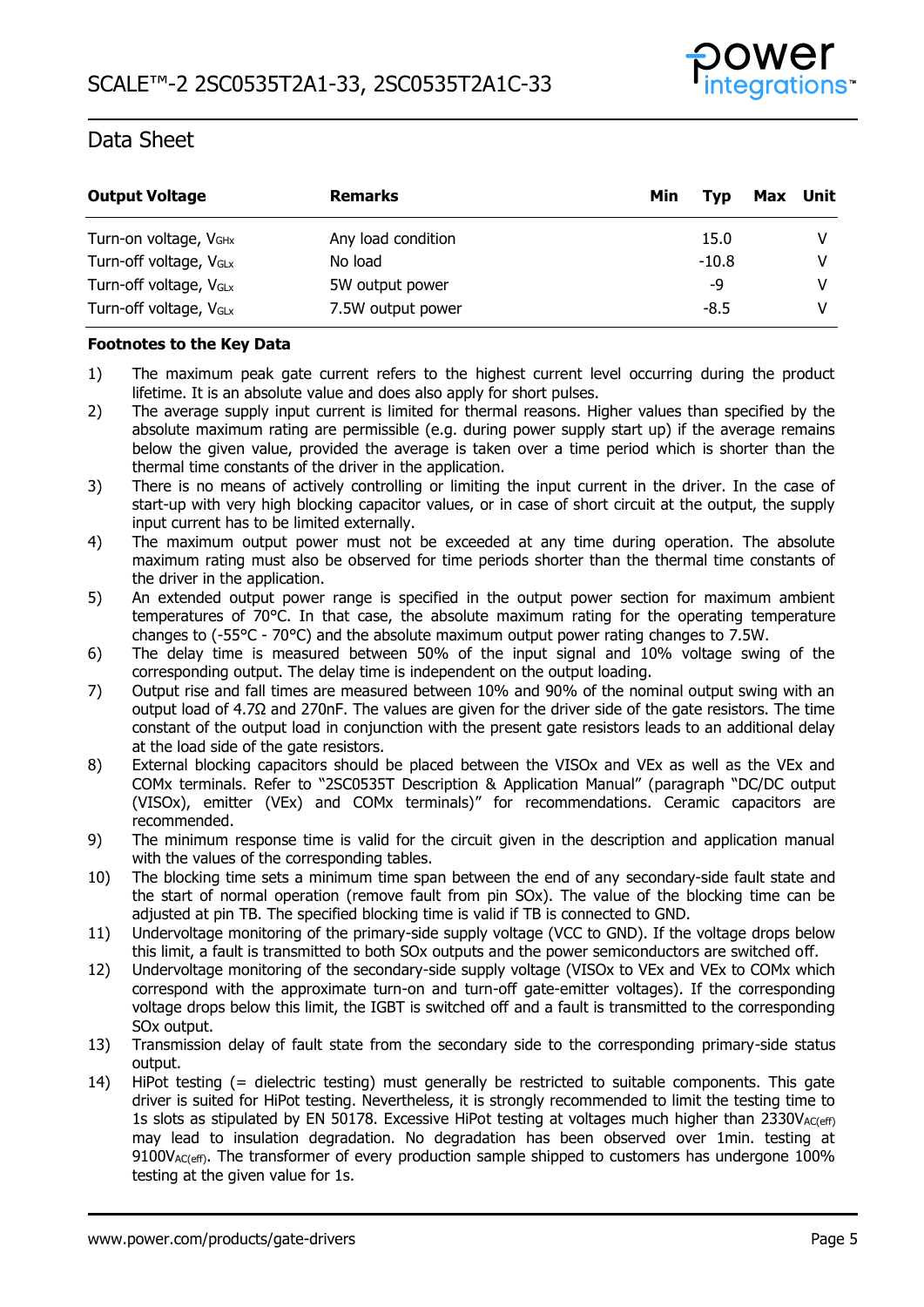

- 15) Partial discharge measurement is performed in accordance with IEC 60270 and isolation coordination specified in EN 50178. The partial discharge extinction voltage between primary and either secondary side is coordinated for safe isolation to EN 50178.
- 16) Jitter measurements are performed with input signals INx switching between 0V and 5V referred to GND, with a corresponding rise time and fall time of 15ns.
- 17) The storage temperature inside the original package (1) or in case the coating material of coated products may touch external parts (2) must be limited to the given value. Otherwise, it is limited to 90°C.
- 18) The component surface temperature, which may strongly vary depending on the operating condition, must be limited to the given value for coated driver versions to ensure long-term reliability of the coating material.

#### **RoHS Statement**

We hereby confirm that the product supplied does not contain any of the restricted substances according Article 4 of the RoHS Directive 2011/65/EU in excess of the maximum concentration values tolerated by weight in any of their homogeneous materials.

Additionally, the product complies with RoHS Directive 2015/863/EU (known as RoHS 3) from 31 March 2015, which amends Annex II of Directive 2011/65/EU.

#### **Legal Disclaimer**

The statements, technical information and recommendations contained herein are believed to be accurate as of the date hereof. All parameters, numbers, values and other technical data included in the technical information were calculated and determined to our best knowledge in accordance with the relevant technical norms (if any). They may base on assumptions or operational conditions that do not necessarily apply in general. We exclude any representation or warranty, express or implied, in relation to the accuracy or completeness of the statements, technical information and recommendations contained herein. No responsibility is accepted for the accuracy or sufficiency of any of the statements, technical information, recommendations or opinions communicated and any liability for any direct, indirect or consequential loss or damage suffered by any person arising therefrom is expressly disclaimed.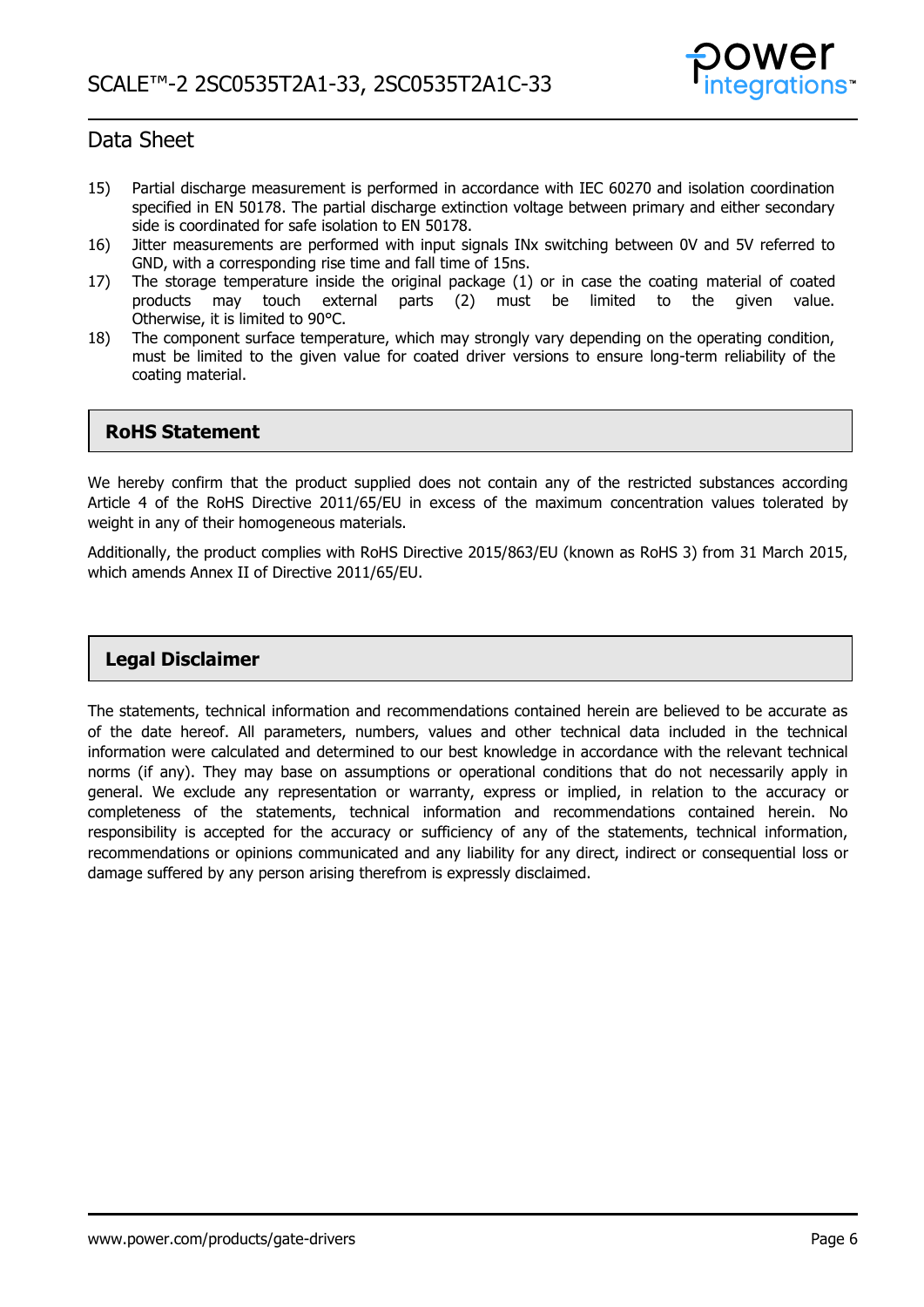

### **Ordering Information**

Our international terms and conditions of sale apply.

| <b>Type Designation</b> | <b>Description</b>                                                                                       |
|-------------------------|----------------------------------------------------------------------------------------------------------|
| 2SC0535T2A1-33          | Dual-channel 3.3kV SCALE-2 driver core (Connector pin length of<br>5.84mm, lead free)                    |
| 2SC0535T2A1C-33         | Dual-channel 3.3kV SCALE-2 driver core (Connector pin length of<br>5.84mm, lead free, conformal coating) |

Product home page: [www.power.com/products/scale-2-driver-cores/2sc0535t](http://www.power.com/products/scale-2-driver-cores/2sc0535t)

#### **Information about Other Products**

#### **For other drivers, product documentation, and application support**

Please click: [www.power.com/products/gate-drivers](http://www.power.com/products/gate-drivers)

© 2011…2022 Power Integrations Switzerland GmbH. All rights reserved. We reserve the right to make any technical modifications without prior notice. Version 2.1 from 2022-01-11